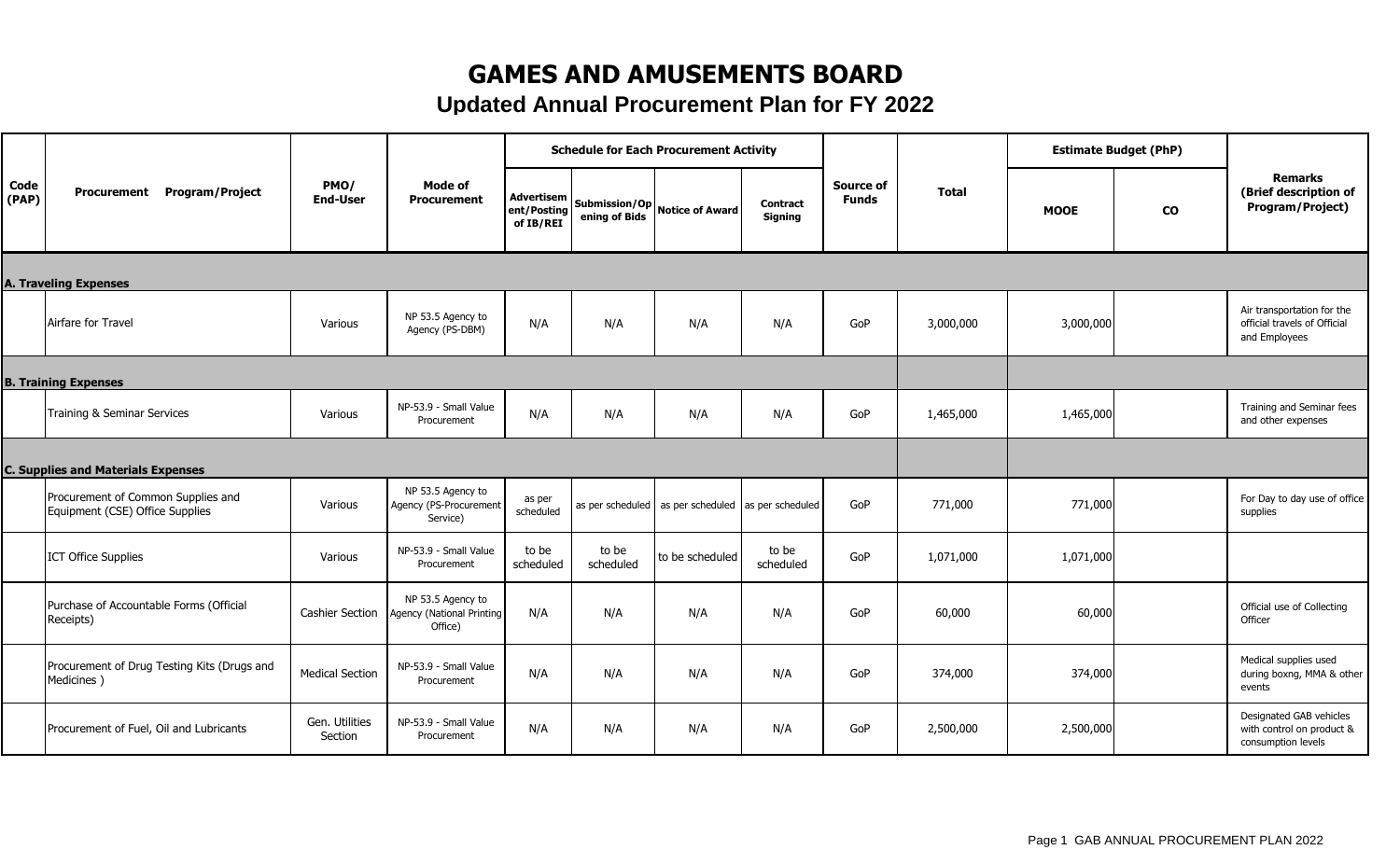|               |                                                                                                           |                         |                                                            |                                        |                | <b>Schedule for Each Procurement Activity</b> |                     |                           |           |             | <b>Estimate Budget (PhP)</b> |                                                                 |
|---------------|-----------------------------------------------------------------------------------------------------------|-------------------------|------------------------------------------------------------|----------------------------------------|----------------|-----------------------------------------------|---------------------|---------------------------|-----------|-------------|------------------------------|-----------------------------------------------------------------|
| Code<br>(PAP) | Procurement Program/Project                                                                               | PMO/<br><b>End-User</b> | Mode of<br><b>Procurement</b>                              | Advertisem<br>ent/Posting<br>of IB/REI | ening of Bids  | Submission/Op Notice of Award                 | Contract<br>Signing | Source of<br><b>Funds</b> | Total     | <b>MOOE</b> | $\mathbf{co}$                | <b>Remarks</b><br>(Brief description of<br>Program/Project)     |
|               | Other Supplies Expenses (Semi-Expendable)                                                                 | <b>Supply Section</b>   | NP-53.9 - Small Value<br>Procurement                       | N/A                                    | N/A            | N/A                                           | N/A                 | GoP                       | 180,000   | 180,000     |                              |                                                                 |
|               | <b>D. Utility Expenses</b>                                                                                |                         |                                                            |                                        |                |                                               |                     |                           |           |             |                              |                                                                 |
|               | Supply and Delivery of 104 (5 gal.) bottles of<br>Mineral Water per month for one (1) year<br>consumption | <b>Supply Section</b>   | NP-50.9 - Small Value<br>Procurement                       | Q1                                     | Q1             | Q1                                            | Q1                  | GoP                       | 57,657    | 57,657      |                              | Drinking water consumption<br>of GAB Employees and<br>Officials |
|               | <b>E. Communication Expenses</b>                                                                          |                         |                                                            |                                        |                |                                               |                     |                           |           |             |                              |                                                                 |
|               | Postage & Courier                                                                                         | <b>Records Section</b>  | NP 53.5 Agency to<br>Agency (Philippine Postal<br>Service) | N/A                                    | N/A            | N/A                                           | N/A                 | GoP                       | 80,000    | 80,000      |                              | Mailing Stamps for official<br>mailing                          |
|               | Procurement of Internet Subscription (Monthly<br>DSL fiber optic Internet Connection)                     | IT Section              | NP-53.9 - Small Value<br>Procurement                       | Q <sub>3</sub>                         | Q <sub>3</sub> | Q <sub>3</sub>                                | Q <sub>3</sub>      | Q <sub>3</sub>            | 695,000   | 695,000     |                              | <b>Internet Service Provider</b>                                |
|               | Procurement of Back-up Internet Subscription<br>(Monthly DSL fiber optic Internet Connection)             | IT Section              | NP-53.9 - Small Value<br>Procurement                       | Q <sub>3</sub>                         | Q <sub>3</sub> | Q <sub>3</sub>                                | Q <sub>3</sub>      | Q <sub>3</sub>            | 120,000   | 120,000     |                              | <b>Internet Service Provider</b>                                |
|               | Purchase of various Cellcards for GAB Official<br>used                                                    | Various                 | to be determined                                           | Monthly                                | N/A            | N/A                                           | N/A                 | GoP                       | 147,000   | 147,000     |                              |                                                                 |
|               | Telephone - Mobile Expenses for GAB Officials<br>and Employees                                            | Various                 | to be determined                                           | Monthly                                | N/A            | N/A                                           | N/A                 | GoP                       | 600,000   | 600,000.0   |                              |                                                                 |
|               | <b>F. Advertising Expenses</b>                                                                            |                         |                                                            |                                        |                |                                               |                     |                           |           |             |                              |                                                                 |
|               | Communication Education and Information<br>Expenses                                                       | Various                 | <b>Public Bidding</b>                                      | N/A                                    | N/A            | N/A                                           | N/A                 | GoP                       | 3,000,000 | 3,000,000   |                              |                                                                 |
|               | G. Awards, Rewards & Prizes                                                                               |                         |                                                            |                                        |                |                                               |                     |                           |           |             |                              |                                                                 |
|               | Awards, Rewards & Prizes                                                                                  | Various                 | NP-53.9 - Small Value<br>Procurement                       | N/A                                    | N/A            | N/A                                           | N/A                 | GoP                       | 3,908,000 | 3,908,000   |                              | Awards, Rewards & Prices<br>under GAB PRAISE                    |
|               | <b>H. Professional Services</b>                                                                           |                         |                                                            |                                        |                |                                               |                     |                           |           |             |                              |                                                                 |
|               | <b>Other Professional Services</b>                                                                        | GAB                     | NP-53.9 - Small Value<br>Procurement                       | N/A                                    | N/A            | N/A                                           | N/A                 | GoP                       | 149,000   | 149,000     |                              |                                                                 |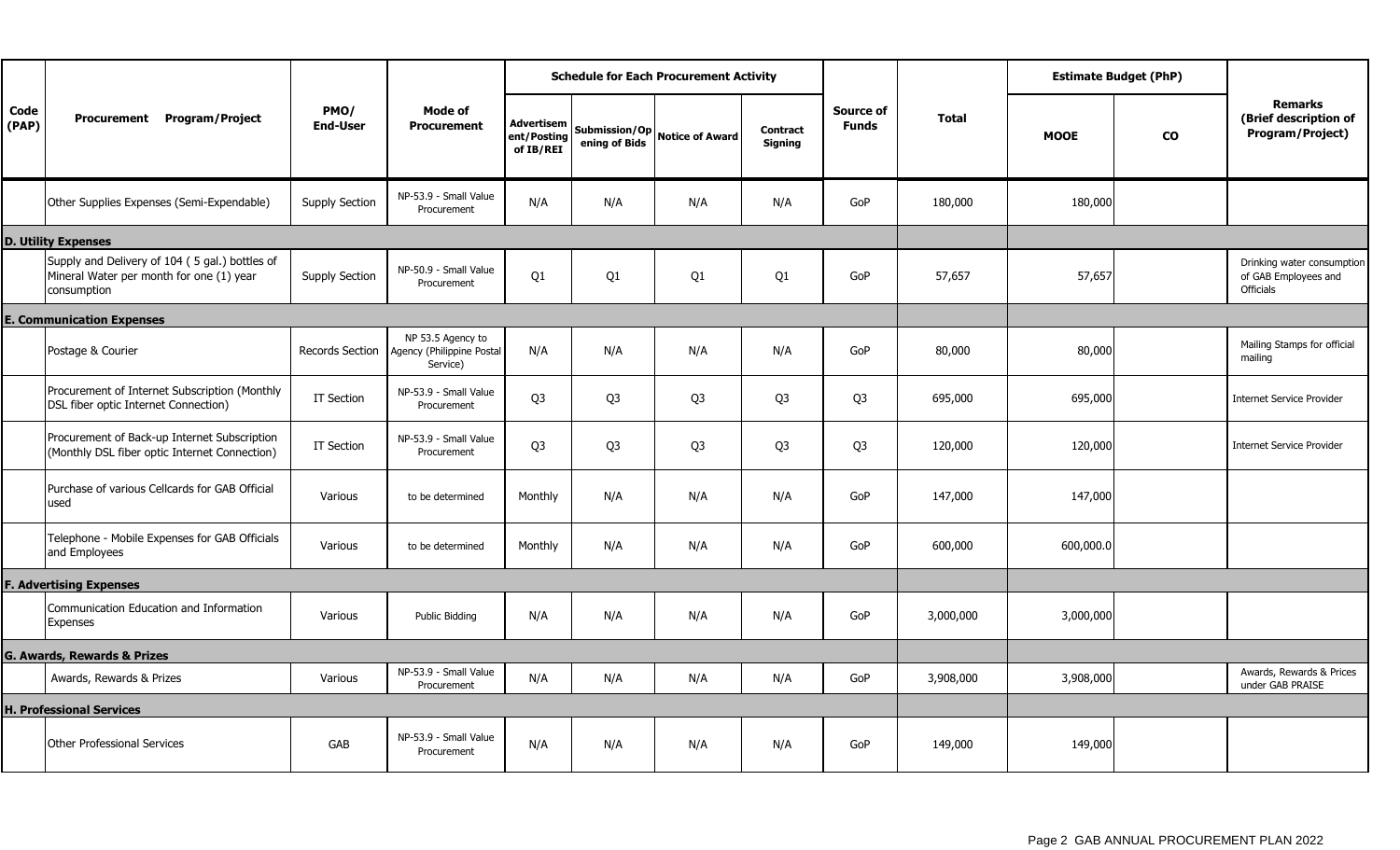|                                   |                                                                                                                                                                  |                                     |                                      |                                               |                                | <b>Schedule for Each Procurement Activity</b> |                                   |                           |              |             | <b>Estimate Budget (PhP)</b> |                                                                                                 |
|-----------------------------------|------------------------------------------------------------------------------------------------------------------------------------------------------------------|-------------------------------------|--------------------------------------|-----------------------------------------------|--------------------------------|-----------------------------------------------|-----------------------------------|---------------------------|--------------|-------------|------------------------------|-------------------------------------------------------------------------------------------------|
| Code<br>(PAP)                     | Procurement Program/Project                                                                                                                                      | PMO/<br><b>End-User</b>             | Mode of<br><b>Procurement</b>        | <b>Advertisem</b><br>ent/Posting<br>of IB/REI | Submission/Op<br>ening of Bids | <b>Notice of Award</b>                        | <b>Contract</b><br><b>Signing</b> | Source of<br><b>Funds</b> | <b>Total</b> | <b>MOOE</b> | <b>CO</b>                    | <b>Remarks</b><br>(Brief description of<br>Program/Project)                                     |
|                                   | <b>GAB Boxing Records Project</b>                                                                                                                                | <b>Boxing Division</b>              | Public Bidding                       | Q <sub>2</sub>                                | Q <sub>2</sub>                 | Q <sub>2</sub>                                | Q <sub>2</sub>                    | GoP                       | 2,300,000    | 2,300,000   |                              |                                                                                                 |
|                                   | <b>General Services</b>                                                                                                                                          |                                     |                                      |                                               |                                |                                               |                                   |                           |              |             |                              |                                                                                                 |
|                                   | Supply & Delivery of Three (3) Utility Worker<br>for Janitorial Maintenance Services for GAB for<br>five working days from Monday - Friday for FY<br>2022        | <b>General Utilities</b><br>Section | NP-53.9 - Small Value<br>Procurement | Q <sub>1</sub>                                | Q1                             | Q1                                            | Q <sub>1</sub>                    | GoP                       | 757,000      | 757,000     |                              | Payment for Janitorial<br>Service Provider                                                      |
|                                   | Private Security Service of One (1) Security<br>Guard for Twelve (12) Hours Tour of Duty from<br>7:00AM to 7:00PM from Monday - Friday for FY<br>2022            | <b>General Utilities</b><br>Section | NP-53.9 - Small Value<br>Procurement | Q1                                            | Q1                             | Q1                                            | Q1                                | GoP                       | 357,000      | 357,000     |                              | Payment for Security<br>Service Provider                                                        |
| <b>J. Repairs and Maintenance</b> |                                                                                                                                                                  |                                     |                                      |                                               |                                |                                               |                                   |                           |              |             |                              |                                                                                                 |
|                                   | R & M - Building                                                                                                                                                 | Various                             | NP-53.9 - Small Value<br>Procurement | As<br>necessary                               | As necessary                   | As necessary                                  | As necessary                      | GoP                       | 558,000      | 558,000     |                              |                                                                                                 |
|                                   | <b>R &amp; M - Office Equipment</b>                                                                                                                              | Various                             | NP-53.9 - Small Value<br>Procurement | As<br>necessary                               | As necessary                   | As necessary                                  | As necessary                      | GoP                       | 50,000       | 50,000      |                              |                                                                                                 |
|                                   | Preventive Maintenance Services for Various Air-<br>conditioning Units at GAB Central Office for One<br>(1) year Contract from January 1 to December<br>31, 2022 | Gen. Utilities<br>Section           | NP-53.9 - Small Value<br>Procurement | Q <sub>1</sub>                                | Q1                             | Q1                                            | Q1                                | GoP                       | 82,500       | 82,500      |                              | Maintenance Service of<br>Various Air-conditioniung<br>Units of GAB to prevent<br>wear and tear |
|                                   | R & M - ICT Equipment                                                                                                                                            | IT Section                          | NP-53.9 - Small Value<br>Procurement | As<br>necessary                               | As necessary                   | As necessary                                  | As necessary                      | GoP                       | 67,000       | 67,000      |                              |                                                                                                 |
|                                   | Complete rehabilitation of existing structured<br>cabling system of GAB Central Office                                                                           | IT Section                          | Public Bidding                       | Q <sub>2</sub>                                | Q <sub>2</sub>                 | Q <sub>2</sub>                                | Q <sub>2</sub>                    | GoP                       | 3,600,000    | 3,600,000   |                              |                                                                                                 |
|                                   | Procurement of preventive maintenance<br>services for GAB Online and On-site Licensing<br>System (for one year)                                                  | IT Section                          | NP-53.9 - Small Value<br>Procurement | Q <sub>2</sub>                                | Q <sub>2</sub>                 | Q <sub>2</sub>                                | Q <sub>2</sub>                    | GoP                       | 300,000      | 300,000     |                              |                                                                                                 |
|                                   | Procurement of preventive maintenance<br>services for GAB Human Resource Information<br>System (for one year)                                                    | IT Section                          | NP-53.9 - Small Value<br>Procurement | Q <sub>2</sub>                                | Q <sub>2</sub>                 | Q <sub>2</sub>                                | Q <sub>2</sub>                    | GoP                       | 100,000      | 100,000     |                              |                                                                                                 |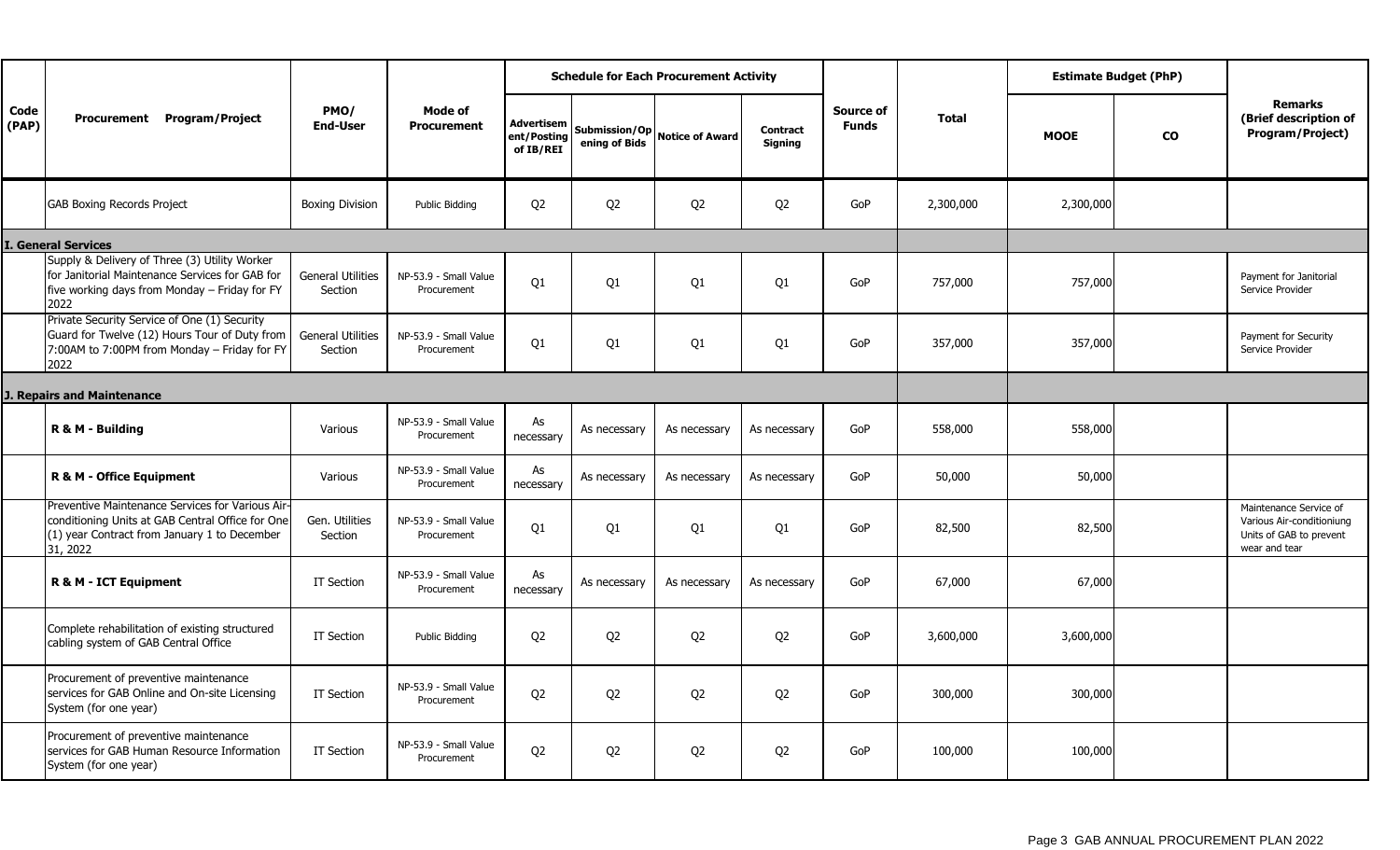|               |                                                                                                                                                      |                           | Mode of<br><b>Procurement</b>                        |                                               |                | <b>Schedule for Each Procurement Activity</b> |                                   |                           |              |             | <b>Estimate Budget (PhP)</b> |                                                                                                         |
|---------------|------------------------------------------------------------------------------------------------------------------------------------------------------|---------------------------|------------------------------------------------------|-----------------------------------------------|----------------|-----------------------------------------------|-----------------------------------|---------------------------|--------------|-------------|------------------------------|---------------------------------------------------------------------------------------------------------|
| Code<br>(PAP) | Procurement Program/Project                                                                                                                          | PMO/<br><b>End-User</b>   |                                                      | <b>Advertisem</b><br>ent/Posting<br>of IB/REI |                | Submission/Op Notice of Award                 | <b>Contract</b><br><b>Signing</b> | Source of<br><b>Funds</b> | <b>Total</b> | <b>MOOE</b> | <b>CO</b>                    | <b>Remarks</b><br>(Brief description of<br>Program/Project)                                             |
|               | Procurement of Cloud storage services for GAB<br>Online and On-site Licensing System and GAB<br>Human Resource Information System (for one<br>year). | IT Section                | NP-53.9 - Small Value<br>Procurement                 | Q <sub>2</sub>                                | Q <sub>2</sub> | Q <sub>2</sub>                                | Q <sub>2</sub>                    | GoP                       | 230,000      | 230,000     |                              |                                                                                                         |
|               | Procurement of preventive maintenance<br>services for GAB PABX System (for one year)                                                                 | IT Section                | NP-53.9 - Small Value<br>Procurement                 | Q <sub>2</sub>                                | Q <sub>2</sub> | Q <sub>2</sub>                                | Q <sub>2</sub>                    | GoP                       | 100,000      | 100,000     |                              |                                                                                                         |
|               | <b>R &amp; M - Motor Vehicles</b>                                                                                                                    | Gen. Utilities<br>Section | NP-53.9 - Small Value<br>Procurement                 | As<br>necessary                               | As necessary   | As necessary                                  | As necessary                      | GoP                       | 1,562,000    | 1,562,000   |                              | Occassional wear & tear of<br><b>Motor Vehicles</b>                                                     |
|               | R & M - Furnitures & Fixtures                                                                                                                        | Various                   | NP-53.9 - Small Value<br>Procurement                 | As<br>necessary                               | As necessary   | As necessary                                  | As necessary                      | GoP                       | 50,000       | 50,000      |                              | Occassional wear & tear of<br>Furnitues & Fixtures                                                      |
|               | K. Printing and Publication Expenses                                                                                                                 |                           |                                                      |                                               |                |                                               |                                   |                           |              |             |                              |                                                                                                         |
|               | Printing & Publication                                                                                                                               | Various                   | NP 53.5 Agency to<br>Agency (Procurement<br>Service) | N/A                                           | N/A            | N/A                                           | N/A                               | GoP                       | 93,000       | 93,000      |                              | Pursuant to CSC<br>Memorandum Circular No.<br>31 Publication in the Official<br>Gazette & UP Law Center |
|               | L. Rent - Equipment                                                                                                                                  |                           |                                                      |                                               |                |                                               |                                   |                           |              |             |                              |                                                                                                         |
|               | Two (2) Unit Heavy-Duty Copier Machine at the<br>Games and Amusements Board with Rental<br>Period of One (1) year for FY2022                         | Gen. Utilities<br>Section | NP-53.9 - Small Value<br>Procurement                 | Q1                                            | Q <sub>1</sub> | Q1                                            | Q1                                | GoP                       | 60,000       | 60,000      |                              |                                                                                                         |
|               | Printers for Printing with Continuous Supply of<br>Ink Services and Maintenance for FY2022                                                           | Gen. Utilities<br>Section | NP-53.9 - Small Value<br>Procurement                 | Q1                                            | Q <sub>1</sub> | Q1                                            | Q1                                | GoP                       | 597,000      | 597,000     |                              |                                                                                                         |
|               | M. Rent - Building & Structures                                                                                                                      |                           |                                                      |                                               |                |                                               |                                   |                           |              |             |                              |                                                                                                         |
|               | Lease of Office Space for GAB BACOLOD<br>Extension Office for FY2020 from January to<br>December 31, 2022                                            | Bacolod FO                | NP-Sec 53.10 - Lease of<br>Real Property and Venue   | Q1                                            | Q <sub>1</sub> | Q1                                            | Q1                                | GoP                       | 125,640      | 125,640     |                              | Rental of Office Space for<br>GAB Bacolod Ext. Office                                                   |
|               | Lease of Office Space for GAB Cagayan De Oro<br>Field Office for FY2020 from January to<br>December 31, 2022                                         | CDO FO                    | NP-Sec 53.10 - Lease of<br>Real Property and Venue   | Q1                                            | Q <sub>1</sub> | Q1                                            | Q1                                | GoP                       | 260,000.00   | 260,000.00  |                              | Rental of Office Space for<br>GAB CDO Field Office                                                      |
|               | Lease of Office Space for GAB Cebu Field Office<br>for FY2020 from January to December 31, 2022                                                      | Cebu FO                   | NP-Sec 53.10 - Lease of<br>Real Property and Venue   | Q1                                            | Q1             | Q1                                            | Q1                                | GoP                       | 311,843      | 311,843     |                              | Rental of Office Space for<br>GAB Cebu Field Office                                                     |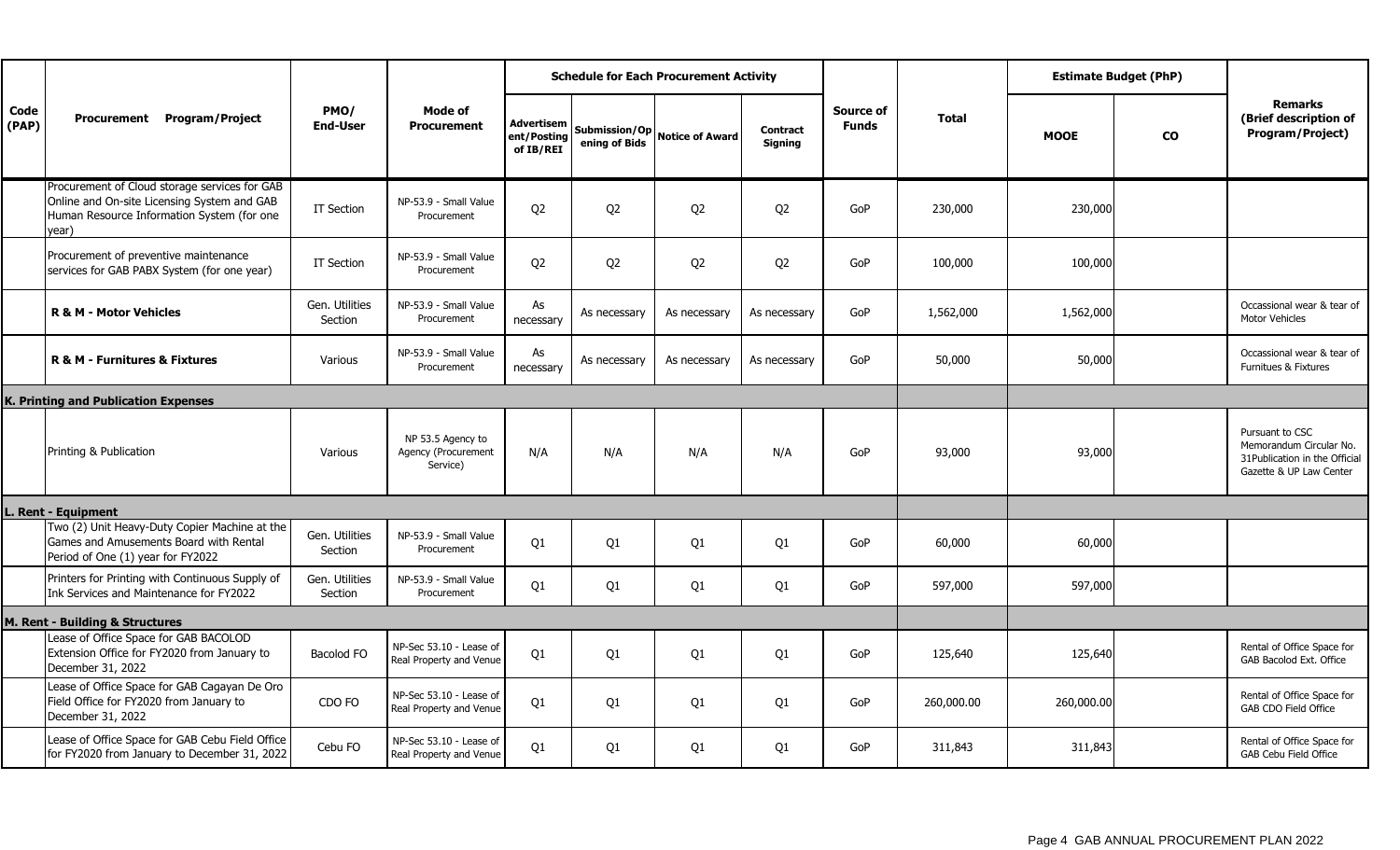|               |                                                                                                                |                                     | Mode of<br><b>Procurement</b>                      |                                               |                                | <b>Schedule for Each Procurement Activity</b> |                                   |                           |               |               | <b>Estimate Budget (PhP)</b> |                                                             |
|---------------|----------------------------------------------------------------------------------------------------------------|-------------------------------------|----------------------------------------------------|-----------------------------------------------|--------------------------------|-----------------------------------------------|-----------------------------------|---------------------------|---------------|---------------|------------------------------|-------------------------------------------------------------|
| Code<br>(PAP) | Procurement Program/Project                                                                                    | PMO/<br><b>End-User</b>             |                                                    | <b>Advertisem</b><br>ent/Posting<br>of IB/REI | Submission/Op<br>ening of Bids | <b>Notice of Award</b>                        | <b>Contract</b><br><b>Signing</b> | Source of<br><b>Funds</b> | <b>Total</b>  | <b>MOOE</b>   | $\mathbf{co}$                | <b>Remarks</b><br>(Brief description of<br>Program/Project) |
|               | Lease of Office Space for GAB Davao Field<br>Office for FY2020 from January to December<br>31, 2022            | Davao FO                            | NP-Sec 53.10 - Lease of<br>Real Property and Venue | Q1                                            | Q <sub>1</sub>                 | Q1                                            | Q1                                | GoP                       | 165,600       | 165,600       |                              | Rental of Office Space for<br><b>GAB Davao Field Office</b> |
|               | Lease of Office Space for Anti-Illegal Gambling<br>Unit (AIGU) Office                                          | Chairman's Office                   | NP-Sec 53.10 - Lease of<br>Real Property and Venue | Q <sub>3</sub>                                | Q <sub>3</sub>                 | Q <sub>3</sub>                                | Q <sub>3</sub>                    | GoP                       | 300,000       | 300,000       |                              | Rental of Office Space for<br><b>GAB AIGU Office</b>        |
|               | <b>N. Subcription Expenses</b>                                                                                 |                                     |                                                    |                                               |                                |                                               |                                   |                           |               |               |                              |                                                             |
|               | Newpaper Subscriptions                                                                                         | <b>Supply Section</b>               | to be determined                                   | N/A                                           | N/A                            | N/A                                           | N/A                               | GoP                       | 76,000        | 76,000        |                              | Newspapers                                                  |
|               | <b>ICT Subscription</b>                                                                                        | IT Section                          | NP-53.9 - Small Value<br>Procurement               | N/A                                           | N/A                            | N/A                                           | N/A                               | GoP                       | 459,000       | 459,000       |                              |                                                             |
|               | <b>O. Other MOOE</b>                                                                                           |                                     |                                                    |                                               |                                |                                               |                                   |                           |               |               |                              |                                                             |
|               | RT PCR Saliva Testing for Games and<br>Amusements Board                                                        | Various                             | <b>Direct Contracting</b>                          | Q1                                            | Q1                             | Q <sub>1</sub>                                | Q <sub>1</sub>                    | GoP                       | 1,000,000     | 1,000,000.00  |                              |                                                             |
|               | Disinfection & Misting of Games and<br>Amusements Board                                                        | <b>General Utilities</b><br>Section | NP-53.9 - Small Value<br>Procurement               | Q1                                            | Q <sub>1</sub>                 | Q1                                            | Q1                                | GoP                       | 192,000       | 192,000       |                              |                                                             |
|               | <b>P. Capital Outlays</b>                                                                                      |                                     |                                                    |                                               |                                |                                               |                                   |                           |               |               |                              |                                                             |
|               | Procurement of ten (10) units Desktop<br>Computer, five (5) units Laptop and two (2)<br>units Document Scanner | IT Section                          | NP-53.9 - Small Value<br>Procurement               | Q1                                            | Q <sub>1</sub>                 | Q <sub>1</sub>                                | Q <sub>1</sub>                    | GoP                       | 670,000       |               | 670,000                      |                                                             |
|               | Supply and Delivery of Three (3) Units Brand<br>New Motor Vehicles for Games and<br><b>Amusements Board</b>    | <b>GAB Central Office</b>           | Public Bidding                                     | Q <sub>2</sub>                                | Q <sub>2</sub>                 | Q <sub>2</sub>                                | Q <sub>2</sub>                    | GoP                       | 4,150,000     |               | 4,150,000                    |                                                             |
|               | Procurement of three (3) units Ambulance with<br>Medical Equipment                                             | <b>Medical Section</b>              | Public Bidding                                     | Q <sub>2</sub>                                | Q <sub>2</sub>                 | Q <sub>2</sub>                                | Q <sub>2</sub>                    | GoP                       | 7,500,000     |               | 7,500,000                    |                                                             |
|               |                                                                                                                |                                     |                                                    |                                               |                                |                                               | <b>TOTAL</b>                      |                           | 44,251,240.00 | 31,931,240.00 | 12,320,000.00                |                                                             |

PREPARED BY:



**KAYE G. LICUDAN**<br>BAC SECRETARIAT, MEMBER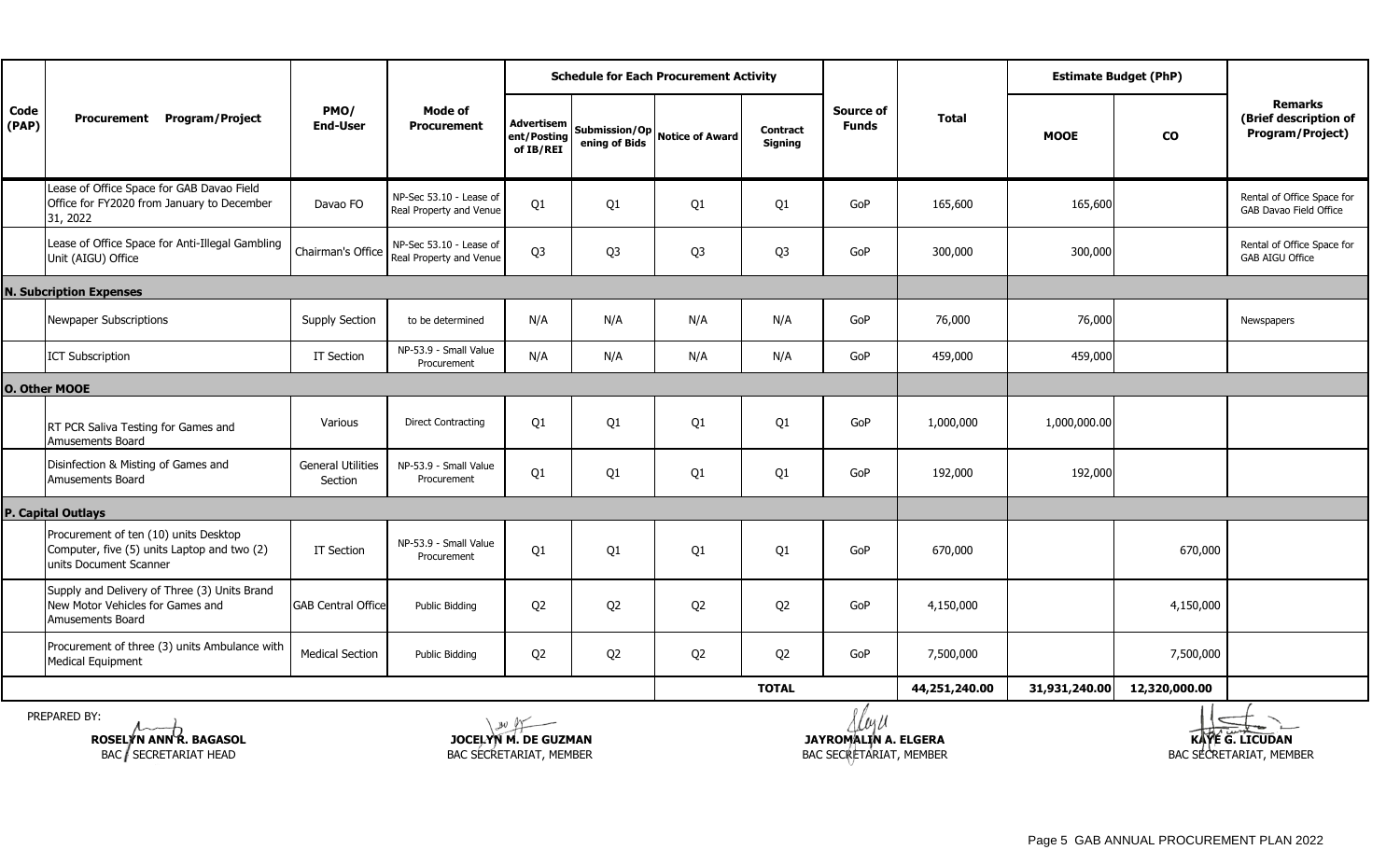|               |                                |                         |                                      | <b>Schedule for Each Procurement Activity</b> |               |                                           |                                   |                                  |       | <b>Estimate Budget (PhP)</b> |           |                                                             |
|---------------|--------------------------------|-------------------------|--------------------------------------|-----------------------------------------------|---------------|-------------------------------------------|-----------------------------------|----------------------------------|-------|------------------------------|-----------|-------------------------------------------------------------|
| Code<br>(PAP) | Program/Project<br>Procurement | PMO/<br><b>End-User</b> | <b>Mode of</b><br><b>Procurement</b> | Advertisem L<br>of IB/REI                     | ening of Bids | ent/Posting Submission/Op Notice of Award | <b>Contract</b><br><b>Signing</b> | <b>Source of</b><br><b>Funds</b> | Total | <b>MOOE</b>                  | <b>CO</b> | <b>Remarks</b><br>(Brief description of<br>Program/Project) |

RECOMMENDING APPROVAL:

F

**DIOSCORO B. BAUTISTA JACKIE LOU C. ORNIDO CONTROL CYNTHIA G. CAÑEZAL** SAMUELL. MAPILE BAC CHAIRPERSON BAC VICE-CHAIRPERSON BAC MEMBER

**BIDS AND AWARDS COMMITTEE**

BAC MEMBER

APPROVED BY THE AUTHORITY OF THE CHAIRMAN:

Commissioner **EDUARD B. TRINIDAD**